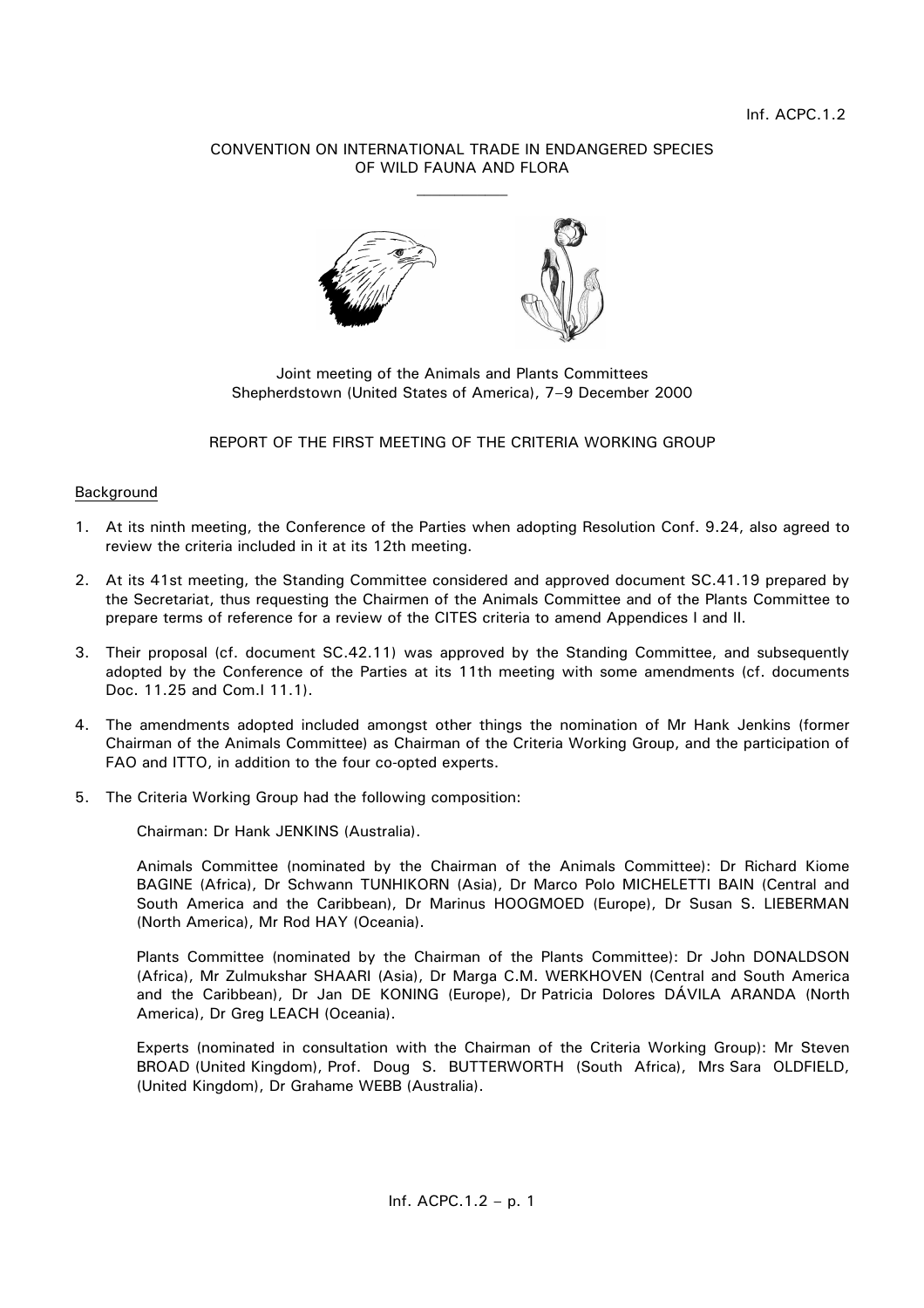FAO: Dr Kevern COCHRANE

ITTO: Dr Paul P.K. CHAI

Secretariat: Dr Jim ARMSTRONG (Deputy Secretary-General), Dr Malan LINDEQUE (Chief Scientific Co-ordination Unit), Dr Ger VAN VLIET (Senior Scientific Officer, Flora).

#### First meeting of the Criteria Working Group

- 6. In accordance with the timetable in document Doc. 11.25, the Secretariat organized the first meeting of the Criteria Working Group from 2 to 4 August 2000, in Canberra, Australia.
- 7. The Secretariat is grateful to the Management Authority of Australia for hosting this meeting and for the valuable assistance provided, in particular for providing capable rapporteurs.
- 8. The current document constitutes the report of the first meeting of the Criteria Working Group, including recommendations to amend Resolution Conf. 9.24.
- 9. In preparation for the meeting, the Secretariat contracted IUCN and TRAFFIC International to prepare discussion documents on various subjects relevant to their expertise. Other discussion documents were received from FAO and members of the Plants Committee.
- 10. The documents concerned, numbered in reference to the relevant agenda item, can be consulted on the CITES web site (www.cites.org).

### Considerations and recommendations of the Criteria Working Group on Resolution Conf. 9.24

- 11. The considerations and recommendations of the Criteria Working Group are presented below for each of the current Annexes to Resolution Conf. 9.24.
- 12. Annex 1 to this document includes the text of the current Resolution Conf. 9.24 with proposed deletions in strikethrough and proposed new text in **bold**. Where appropriate, the Secretariat's comments are included in *italics.*
- 13. Annex 2 to this document contains a clean version of the proposed draft Resolution.
- 14. The Criteria Working Group reached consensual decisions on many of the issues discussed. However, in several cases it was not possible to draft new texts on which the Criteria Working Group could reach consensus. In these cases the Secretariat was requested to draft appropriate texts, within the context of the general agreement reached. These cases are clearly stated in this document<sup>1</sup>.
- 15. The Criteria Working Group also requested the Secretariat to incorporate all relevant changes and additions resulting from the adoption of Resolutions and Decisions approved by the Conference of the Parties at its 10th and 11th meetings. These are discussed in the last paragraphs.

#### Preamble

 $\overline{a}$ 

16. No changes to the preamble resulted from the review of the Resolution or from the recommended amendments of its Annexes.

<sup>1</sup> *Text drafted by the Secretariat was circulated to all members of the Criteria Working Group. Comments received have been incorporated to the extent possible. However, it should be noted that the version contained in this document does not necessarily reflect a consensus agreement of the Criteria Working Group.*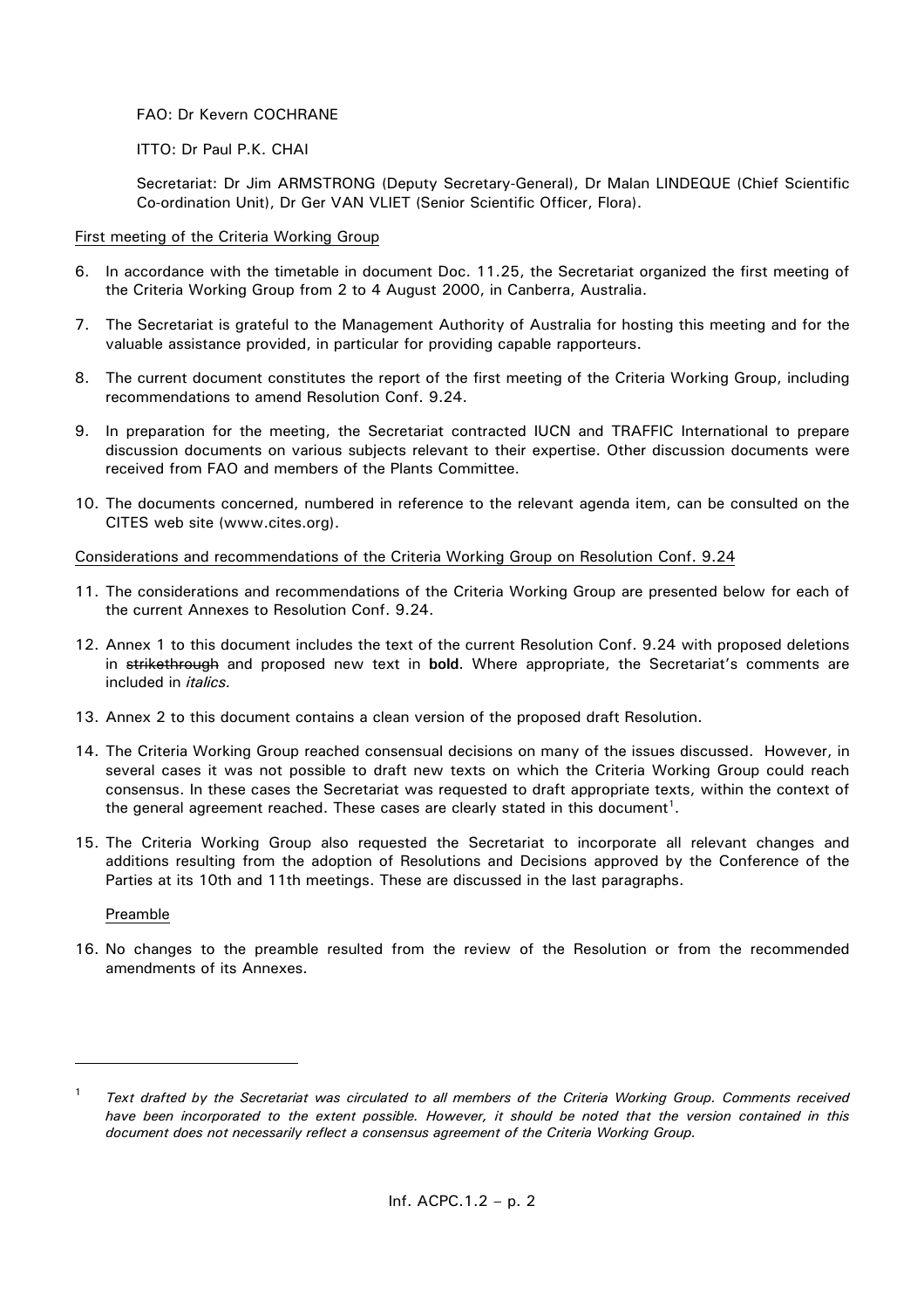### The operative part

- 17. The only element of the operative part of the Resolution that was discussed by the Criteria Working Group was the definition of "is or may be affected by trade". The current text of paragraph b) only refers to the fact that, when it can somehow be demonstrated that the 'species'<sup>2</sup> is in trade, the definition has been met. However, the text of the Convention clearly implies that such trade should also have a negative effect on the status of the 'species', because of the use of the word 'affected'. The Secretariat was requested to draft new wording.
- 18. It is proposed to amend the text of paragraph b) as follows:
	- b) a 'species' "is or may be affected by trade" if:
		- i) it is known to be in international trade, and that trade has a detrimental impact on the status of the 'species'; or
		- ii) it is probably in international trade, although conclusive evidence is lacking, and that trade has a detrimental impact on the status of the 'species'; or
		- iii) there is a potential international demand, and any international trade would have a detrimental impact on the status of the 'species'; or
		- iv) it would probably enter international trade, with a detrimental impact on the status of the 'species', were it not subject to Appendix-I controls.
- 19. Other proposed changes to the operative part, resulting from discussions on other parts of the Resolution, are discussed under the relevant subsections below (see paragraphs 29-31, 45, 46-48, 51-53 and 73-74).

#### Annex 1 of Resolution Conf. 9.24

 $\overline{a}$ 

- 20. Several documents considered by the Criteria Working Group dealt with the application of the current criteria. These related to the review of the Appendices by the Plants Committee and the Animals Committee and to a study regarding their applicability to tree 'species'. The Criteria Working Group agreed on the basic structure and contents of Annex 1, although refinement may be needed for some of the definitions, notes and guidelines. It should however be noted that not all reviews of animal 'species', initiated by the Animals Committee were available to the Criteria Working Group. These will be provided to its members as they become available. Also it was noted that the current criteria had not been applied to any commercial fisheries stocks and hence, their applicability to such stocks could not be ascertained. The discussion on Annex 1 in the Criteria Working Group therefore mainly focused on the principles of this Annex.
- 21. A more logical sequence of the criteria was suggested with first the distribution criterion (currently criterion B), then the population size criterion (currently criterion A) and finally the decline criterion (currently criterion C). The sequence of these three criteria has been amended.
- 22. The Criteria Working Group was of the opinion that criterion D could be deleted, and incorporated in Annex 2a on criteria for the inclusion of 'species' in Appendix II. It was suggested that this criterion could be used in cases where there was substantial illegal trade and stringent international controls were needed to eradicate it illegal trade. Inclusion in Appendix II with a trade prohibition or restriction was felt to be the preferable option (see also paragraph 41 below).
- 23. Current criterion A refers to the 'number of individuals', without specifying what is meant by 'individual'. Several animal and plant 'species' produce large amounts of offspring of which only a relatively small

<sup>2</sup> In the discussions the participants noted that there could be some confusion resulting from the use of the word 'species', as defined in Article I of the Convention, and the use of the word in its biological context. It was therefore agreed that, when the word 'species' was used in its CITES definition, it would be placed in inverted commas.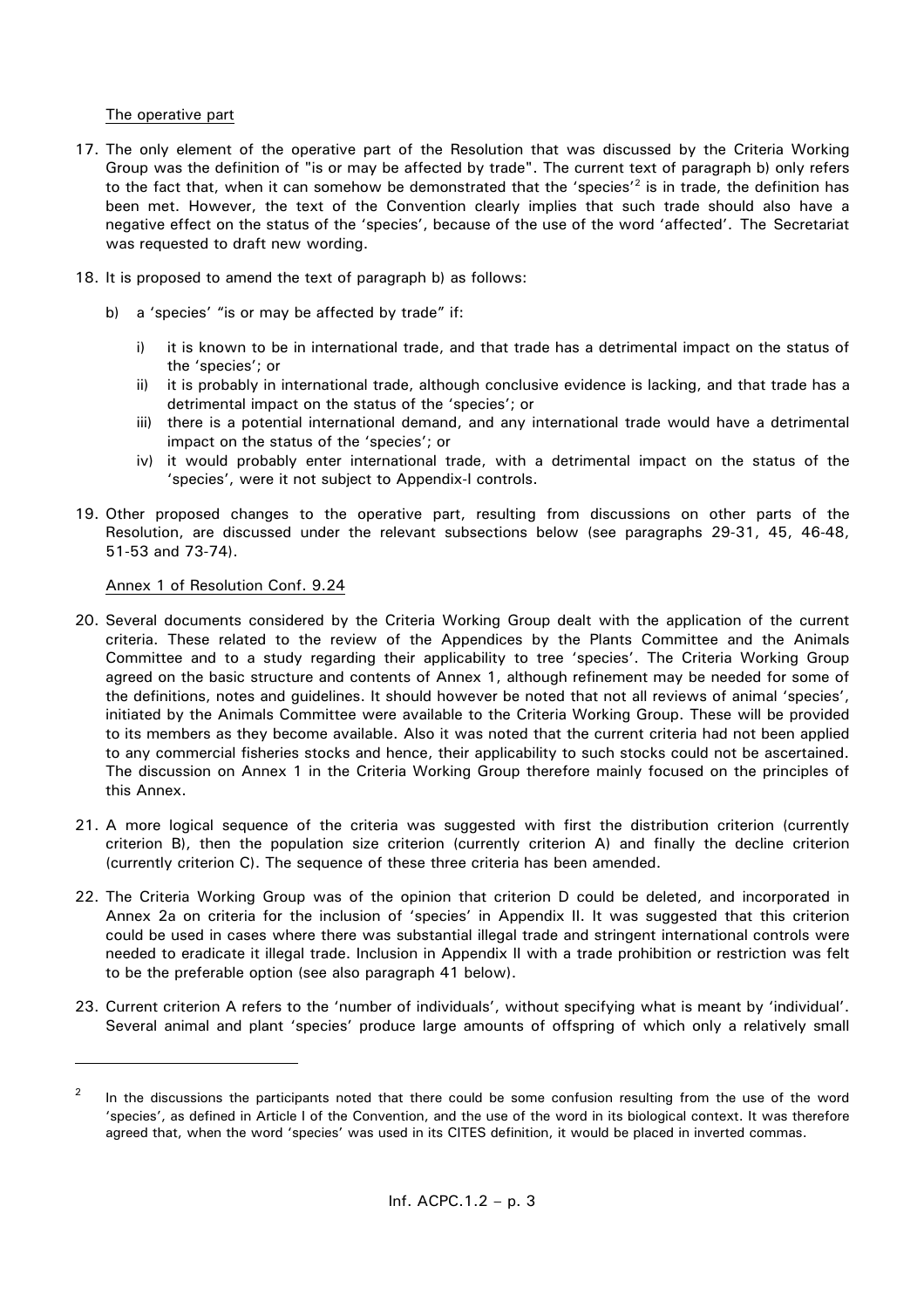part contributes to the recruitment of the 'species'. The Criteria Working Group therefore recommended that this criterion refer to 'mature individuals' and that this term be defined in Annex 5. While making this recommendation, the Criteria Working Group was aware of the fact that this may cause some problems when applied to particular plant 'species', but it believed that these problems could be solved by appropriate wording in the definitions.

- 24. Subcriterion i) of the current criterion A refers to decline. Because there is a separate criterion on decline (criterion C) it was felt that this subcriterion was redundant and should be deleted.
- 25. Current criterion C refers to 'decline' but it is not clear what measure of decline is referred to. Only when consulting Annex 5 can one conclude that the decline has to be substantial. The Criteria Working Group therefore recommended that the term 'marked decline' be used and that the related paragraph in Annex 5 be amended accordingly.
- 26. The Criteria Working Group discussed in some detail the new approach developed by IUCN to determine how decline should be measured for the determination of its categories of threat (cf. Document CWG1-3.4). The Criteria Working Group agreed that this approach was a very sensible one, and recommended that it be included in the relevant section of Annex 5 on definitions and guidelines, but amended as appropriate, to better reflect CITES purposes (see paragraphs 69-71 below).
- 27. While discussing criterion C in more detail, the Criteria Working Group agreed to amend criterion Cii), fourth indent, to read:

decreasing recruitment/reproductive success or reproductive potential.

28. Similarly, the fifth indent of paragraph B. iv) of the same Annex should be amended to read:

recruitment/reproductive success or reproductive potential.

- 29. The Criteria Working Group was further of the opinion that the collection and use of suitable biological data and their quantitative evaluation to determine the status of and/or trends in a population should be encouraged. When appropriate biological data were available these should be used for e.g. stock assessments and population viability assessments (PVAs), because these might have substantial advantages over less rigorous methods. At the same time the Working Group recognized that misleading outcomes might be generated by using inadequate or erroneous data, and that PVAs may be imprecise.
- 30. Although the Criteria Working Group would like to encourage the collection of data, it should not restrict the Parties from taking action when the collection of data is currently not possible.
- 31. The Criteria Working Group agreed that the following paragraph should be added to the operative part of the Resolution, after the RESOLVES referred to in paragraph 58 below.

ENCOURAGES Parties, when sufficient and relevant biological data are available, to include a discussion of appropriate quantitative analysis in the supporting statement of an amendment proposal.

32. Related amendments have been included in the relevant parts of Annex 6, describing how these analyses should be presented.

## Annex 2a of Resolution Conf. 9.24

33. The Criteria Working Group agreed that there was a need to develop more substantive criteria for the inclusion of 'species' in Appendix II. It discussed various options to achieve this aim. Some participants expressed the view that clearly-defined biological criteria, as used for Appendix-I listings, should also be developed for Appendix-II. Others believed, however, that this would not be workable and difficult to implement by many of the range States concerned, and that the criteria should be flexible.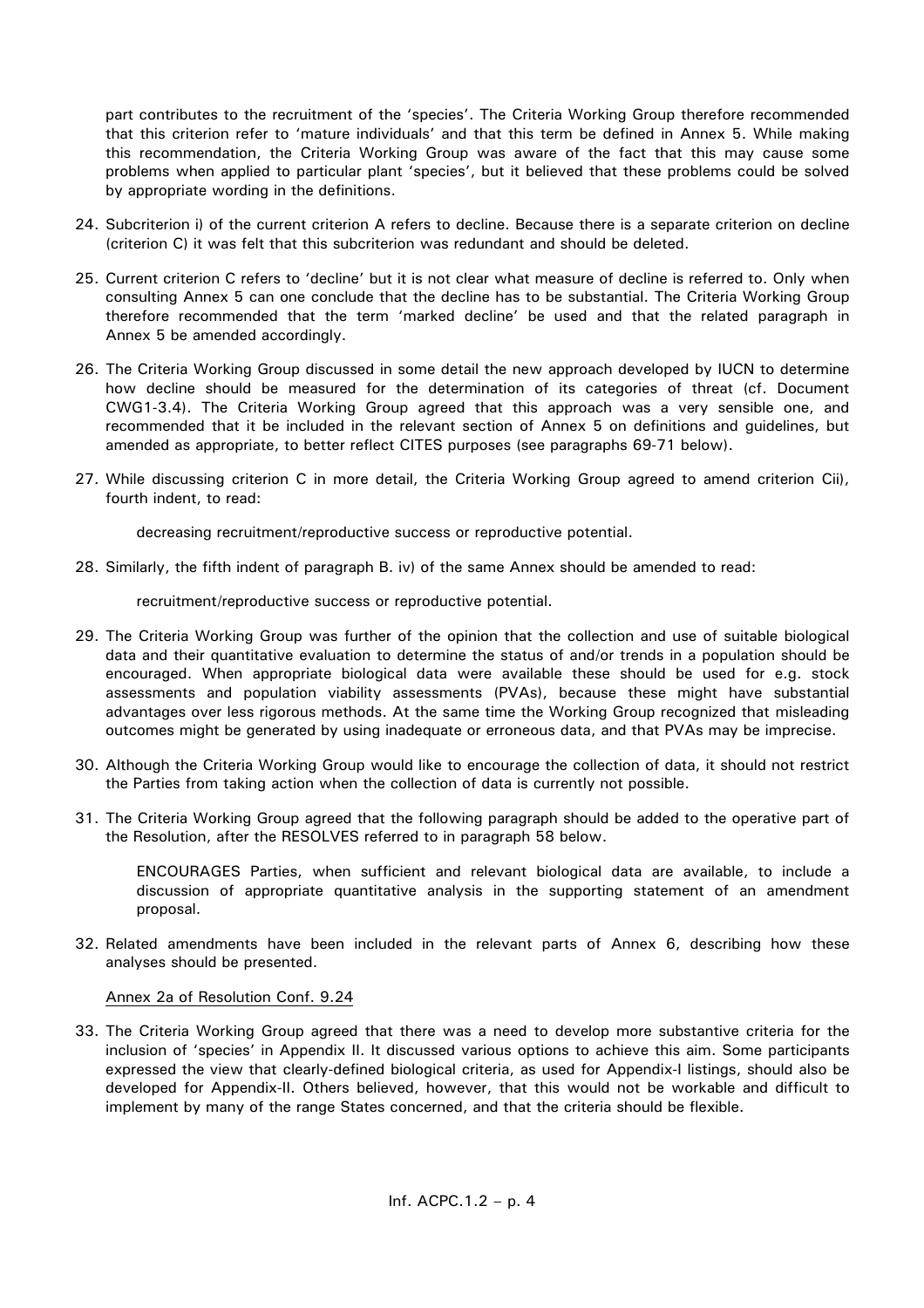- 34. The Criteria Working Group discussed several models that could be used on a general basis for all taxa, and largely supported a descriptive approach, summarized here by the Secretariat as follows:
- 35. On a horizontal axis one can depict the population size of a given 'species', from '0' (zero) on the left to a 'pristine' population size 'X' on the right. This 'pristine' population size does not necessarily reflect the ideal population size from the past, or the current one, or the goal of current management. The value of 'X' has to be determined on the merits of the best scientific data available for each individual 'species' under consideration (see the graph after paragraph 43 below).
- 36. After determining the relevant parameters for such a line, it is possible to evaluate the effect of e.g. volumes of international trade, population decline, habitat reduction or other factors impacting on the 'species' as a function of the size and status of the population.
- 37. Considering these parameters one can for each 'species' establish the point on the population line at which a more or less optimal harvest is possible. The optimal harvest would not cause a decrease in the population size detrimental to the 'species'. This point is labelled 'S'.<sup>3</sup>
- 38. Looking at the 'population line', the part situated to the right of point 'S' is normally of no immediate concern to CITES, because international trade should not have a negative impact on the survival of the 'species'. This part is covered by the text proposed below in paragraph 45. However, there may still be instances to the right of 'S' that would require continuous international co-operation for regulating international trade (indicated in the graph as '--------?') (also see paragraph 43 below).
- 39. The part to the left of 'S' can be partitioned into percentages indicating degrees of security, from zero percent (extinct) to 100% (no problem, point 'S'). These percentages are used here only as an example, to illustrate the considerations by the Criteria Working Group.
- 40. The lowest section (i.e. 0% to 15%), where population reduction has been the greatest and the 'species' is least secure, is normally covered by the criteria for inclusion of 'species' in Appendix I.
- 41. The section closest to this (i.e. 15% to 30%) is an area of great concern. This area is covered by the newly-proposed criterion A of Annex 2a (see paragraph 44). This approach will also allow the seamless incorporation of current criterion D of Appendix I into the Appendix-II criteria (see paragraph 22 above).
- 42. The next section (i.e. 30% to 90 %) is typically the area in which a 'species' qualifies for inclusion in Appendix II. This is covered by the text of the proposed new criterion B in Annex 2a (see paragraph 44).
- 43. The area around point 'S' is an area where normally no immediate action is required. However, there may be cases where an Appendix-II listing could be useful, in particular when requested by range States, and this is covered by the recommended new criterion C in Annex 2a (see paragraph 44).

 $\overline{a}$ 

<sup>3</sup> The choice for the more neutral reference 'S' (seemingly safe) is made on purpose, to avoid that this explanatory model is too explicitly related to existing models for e.g. fisheries. As mentioned in the text, point 'S' has to be determined for each 'species' individually, and the Appendix-II criteria need to be interpreted accordingly. For fisheries, 'S' could very well be interpreted as the maximum sustainable yield (MSY).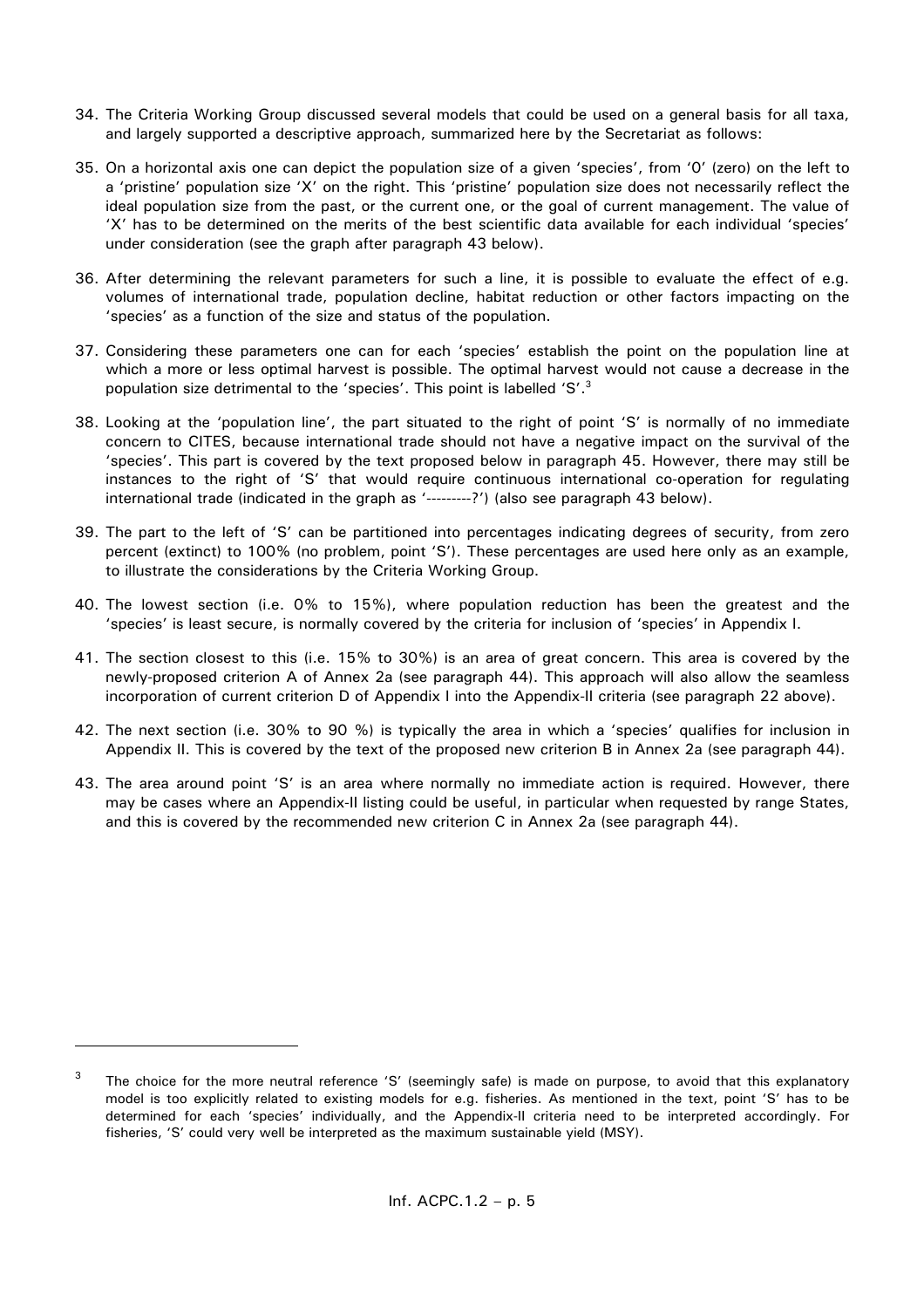

44. The following draft text is proposed for the criteria to include 'species' in Appendix II.

The following criteria must be read in conjunction with the definitions, notes and guidelines included in Annex 5.

A 'species' should be included in Appendix II when, on the basis of available information on the status and trends of the wild population(s), any of the following criteria is met:

- A. It is known or can be projected that unless the international trade in the 'species' is subject to strict regulation, it is likely to satisfy one or more of the biological criteria for inclusion in Appendix I in the near future; or
- B. It is known or can be projected that strict regulation of international trade is required to ensure that harvests of specimens from the wild for international trade do not negatively influence the status of the wild populations to such a degree that criterion A above would apply; or
- C. An Appendix-II listing will enable any Party, in particular range States of the 'species', to enable the use of the 'species' to a level that can be maintained in perpetuity, and for which international co-operation is necessary.<sup>4</sup>

## Issues related to the discussion on the inclusion of 'species' in Appendix II

 $\overline{a}$ 

45. From the explanation above on the approach taken by the Criteria Working Group, it is clear that there is an area of international trade in wild fauna and flora that does not necessarily require involvement of the provisions of the Convention. It is therefore proposed to include a new RESOLVES immediately before the fourth RESOLVES of the operative part of Resolution Conf. 9.24 that reads as follows:

<sup>4</sup> *Note from the Secretariat: depending on how one reads this criterion, it could also be interpreted as referring to an Appendix-III listing. It could therefore be very useful to consider in this context when an Appendix-III listing would be*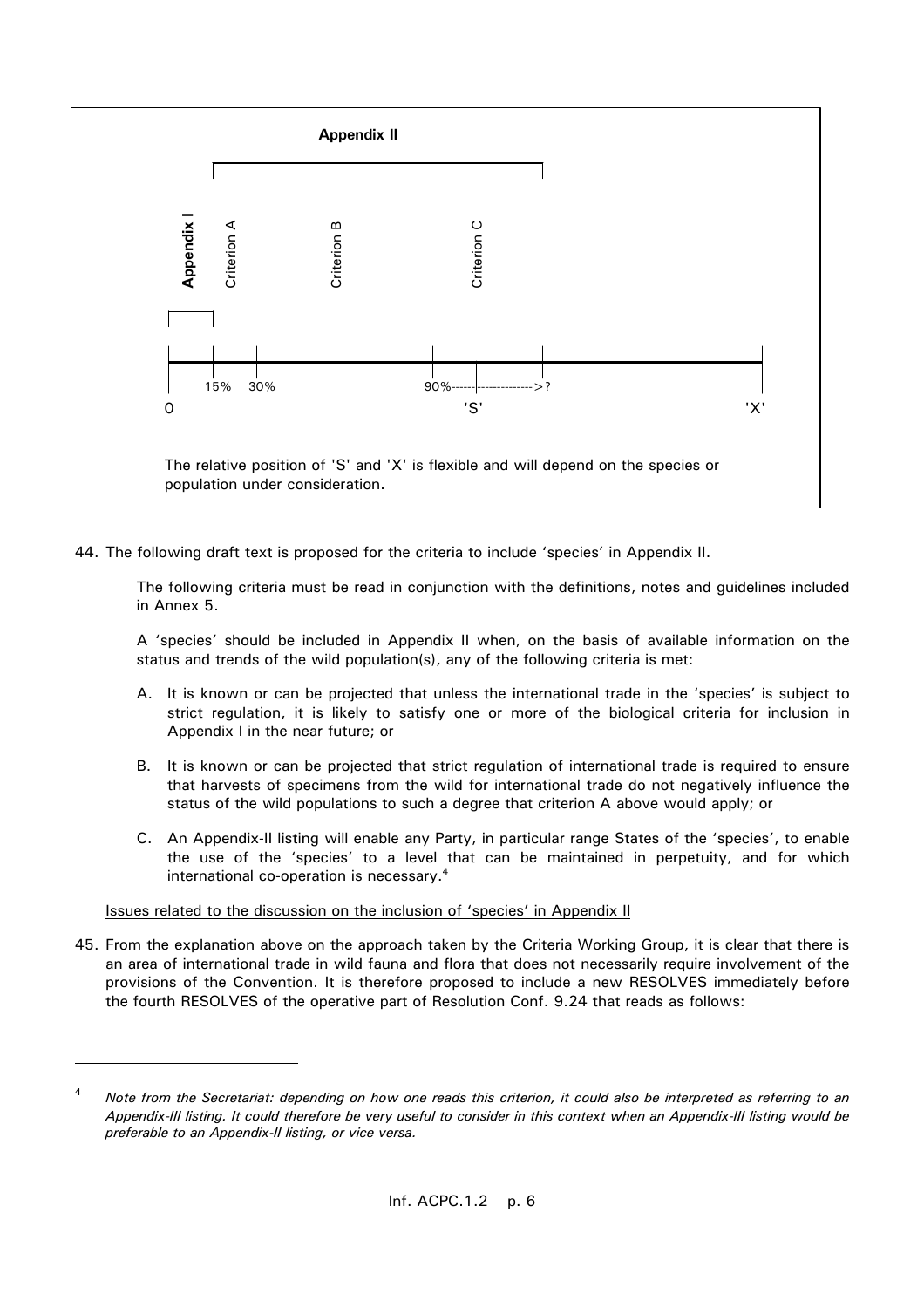Parties should avoid the inclusion in Appendix II of 'species' that are in international trade, but managed in such a manner that there is a negligible risk that, in the near future, the 'species' will qualify for inclusion in Appendix II under the provisions of Annex 2a to this Resolution.

- 46. The Criteria Working Group also discussed the need to, in certain cases, assess the risks associated with a listing before proposing or agreeing to the inclusion of a 'species' in Appendix I or II as:
	- listing might draw attention to a 'species', thus creating the possibility of a detrimental increase of international trade; and
	- the possibility that, after having included a 'species' in Appendix I, no further conservation action would be taken in the wrong belief that the listing as such has solved the conservation concern(s).
- 47. Regarding the issue referred to in the first indent above, proof to substantiate this has never been provided (and is probably difficult to provide). One can equally argue that this is not true or could also apply to the delisting of 'species' or to the mere suggestion or intention to propose the inclusion of a 'species'<sup>5</sup>. Although the Criteria Working Group did not provide wording to cover this issue, several members felt that it would warrant further discussion.
- 48. Text to cover the issue referred to above is offered below, and could be included as an RESOLVES or RECOMMENDS in the operative part immediately after the new text referred to in paragraph 45 above, or in Annex 4 to this resolution.

A 'species' should normally not be included in Appendices I or II when the risk of a detrimental increase in trade as a result of the listing is considered to outweigh the conservation benefit of the listing.

- 49. The Criteria Working Group briefly discussed the possibility that a 'species' be proposed for inclusion in Appendix II, as has been the case at several recent meetings of the Conference of the Parties, as a means to enable the regulation of international trade which is not otherwise possible under national legislation. The Convention, however, was not designed for this purpose, and the Conference of the Parties has regularly discussed the need for Parties to develop adequate national legislation for the purpose concerned (cf. Resolutions Conf. 8.4 and Conf. 11.17 and relevant decisions).
- 50. The Criteria Working Group, however, did not discuss any possible draft text on this issue. This issue warrants further discussion.
- 51. The Criteria Working Group further briefly discussed text related to situations when proposals for transferring a 'species' from Appendix II to Appendix I were submitted for those 'species' which are also subject to a review under the provisions of Resolution Conf. 8.9 (Rev.).<sup>6</sup>

<sup>5</sup> *Note from the Secretariat: a specific reference to this issue has already been included in Resolution Conf. 9.18 (Rev.), first RECOMMENDS, paragraph b)i).*

<sup>6</sup> *Note from the Secretariat: one of the purpose in this review is for the Animals or Plants Committees to formulate recommendations for remedial measures for those 'species' for which trade is believed to have a detrimental effect. These recommendations relate to particular range States, not to all of them. Also, considering the preamble to Resolution Conf. 8.9 (Rev.), this is done with the intention that all Parties benefit from management of Appendix-II 'species' that ensures the continued availability of these resources. An Appendix-I listing of a 'species' under review might therefor, in some cases, be counterproductive. The work of the Committees relates in particular to range States trading in the 'species' concerned at significant levels, not to range States from which the trade is prohibited or of no immediate concern. In the event that one of the Committees decides that there is need for urgent action, the provisions of the Resolution provide for the Standing Committee to recommend immediately that Parties no longer permit imports of specimens of the 'species' from the range State(s) concerned. In addition, the Conference of the Parties always has the option to instruct the Standing Committee to implement a recommendation to the Parties to not permit the import of specimens of the 'species' concerned. Repeal of such a recommendation would then not have to wait until the next meeting of the Conference of the Parties.*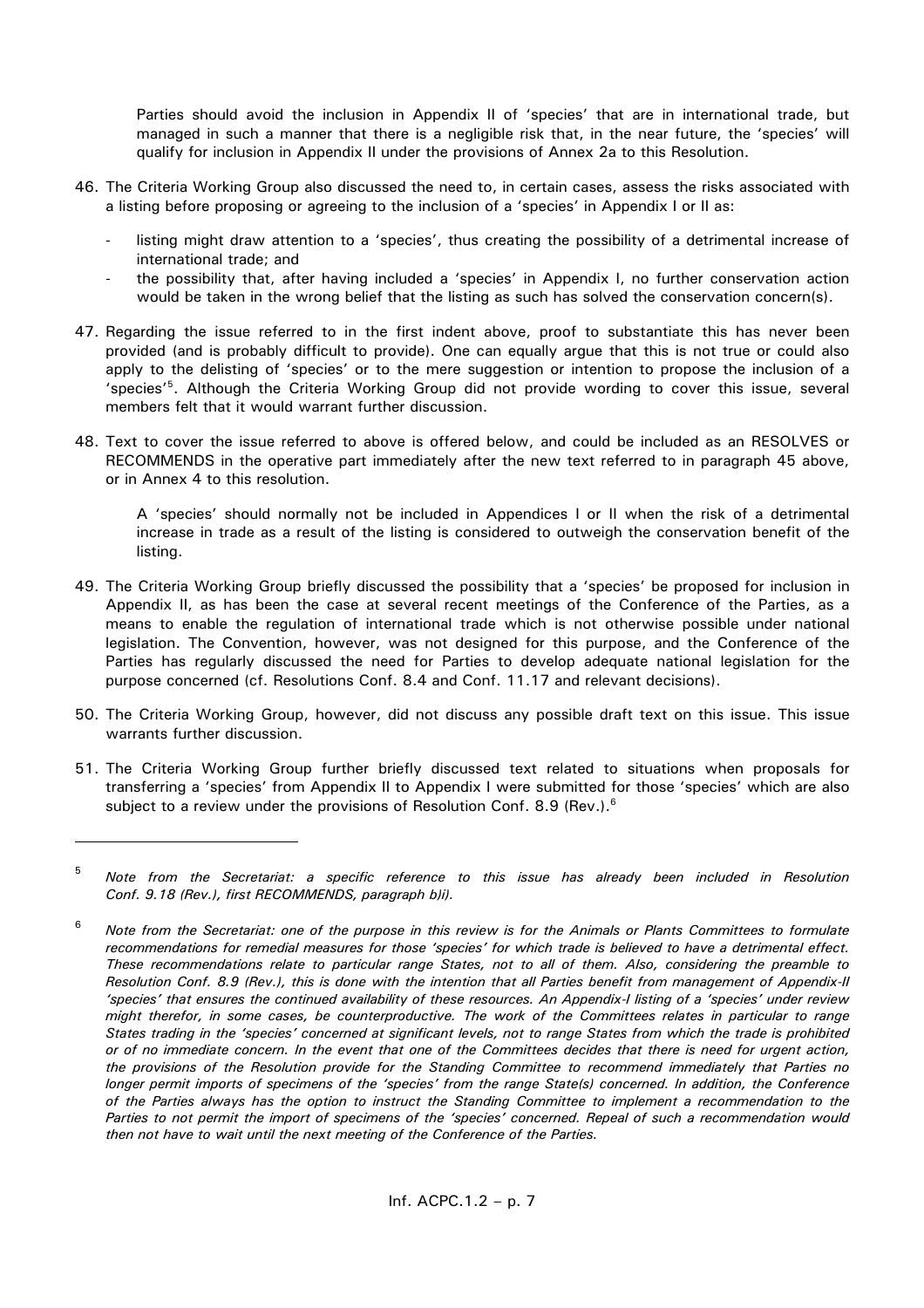- 52. There was some difference of opinion among the members of the Criteria Working Group on whether this was an issue of relevance to the Resolution on amendment of Appendices I and II. Some argued that proponent Parties may not be aware of the full details of the deliberations by members of the Animals Committee or the Plants Committee. Others argued that the deliberations within either Committee and particular Range States should not be interfered with other Range States. No text was suggested by the Criteria Working Group.
- 53. The following text is offered to stimulate discussion on the subject and, if approved, could be included in the operative part of the Resolution under RESOLVES following the text proposed in paragraph 48.

'Species' subject to review under the provisions of Resolution Conf. 8.9 (Rev.) should not normally be transferred to Appendix I, or being subjected to a zero quota established by the Conference of the Parties:

- a) until the completion of the review process has demonstrated that there is a need to do so; or
- b) unless the proponent demonstrates why the procedures outlined in Resolution Conf. 8.9 (Rev.) are not sufficient and an Appendix-I listing is warranted.

#### Precautionary measures

- 54. The Criteria Working Group was of the opinion that the current Annex 4 does not contain sufficientlyclear references to the possible delisting of 'species' from Appendix II.
- 55. The text of Article II, 2(a) of the Convention refers to 'unless trade in the 'species' is subject to strict regulation'. Some participants noted, however, that when a 'species' is adequately managed, it will always have to be subject to strict regulation, at least of the harvest, with or without trade regulation. In literally applying the text on the need for strict regulation, the impression could be given that it would never be possible to delete a 'species' from Appendix II, because of this phrase.<sup>7</sup>
- 56. The Criteria Working Group therefore proposes that the following paragraph be included in Annex 4, to replace the current paragraph B4.

A 'species' should be deleted from Appendix II when it no longer qualifies under the provisions of Annexes 2a and 2b of this Resolution and therefore implementation of the provisions of Article IV of the Convention is no longer required.

#### Annex 2b of Resolution Conf. 9.24

- 57. Participants in the meeting commented that the text in Annex 2b is vague and needs clarification. It was agreed that the text be rewritten to require specification of the similarity that exists between 'species'. Participants also felt the need to carefully consider the practical feasibility of distinguishing parts or products in trade, or the capability of enforcement officers to do so, when considering the inclusion of look-alike 'species'.<sup>8</sup>
- 58. The following text is suggested to replace the current text in paragraph A of this Annex:

<sup>7</sup> *Note from the Secretariat: the text of Article II 2(a) should be interpreted as meaning strict regulation under the provisions of the Convention and not as meaning something different.*

<sup>8</sup> *Note from the Secretariat: the text of the Convention allows for the exemption of certain parts and derivatives of plant 'species' included in Appendix II (Article I). Under these provisions various finished products can be excluded from the provisions of the Convention, and enforcement efforts concentrated on recognizable parts in trade (e.g. roots of* Panax quinquefolius *and* P. ginseng*). Such provisions do not exist for fauna; all parts and derivatives are subject to the provisions of the Convention.*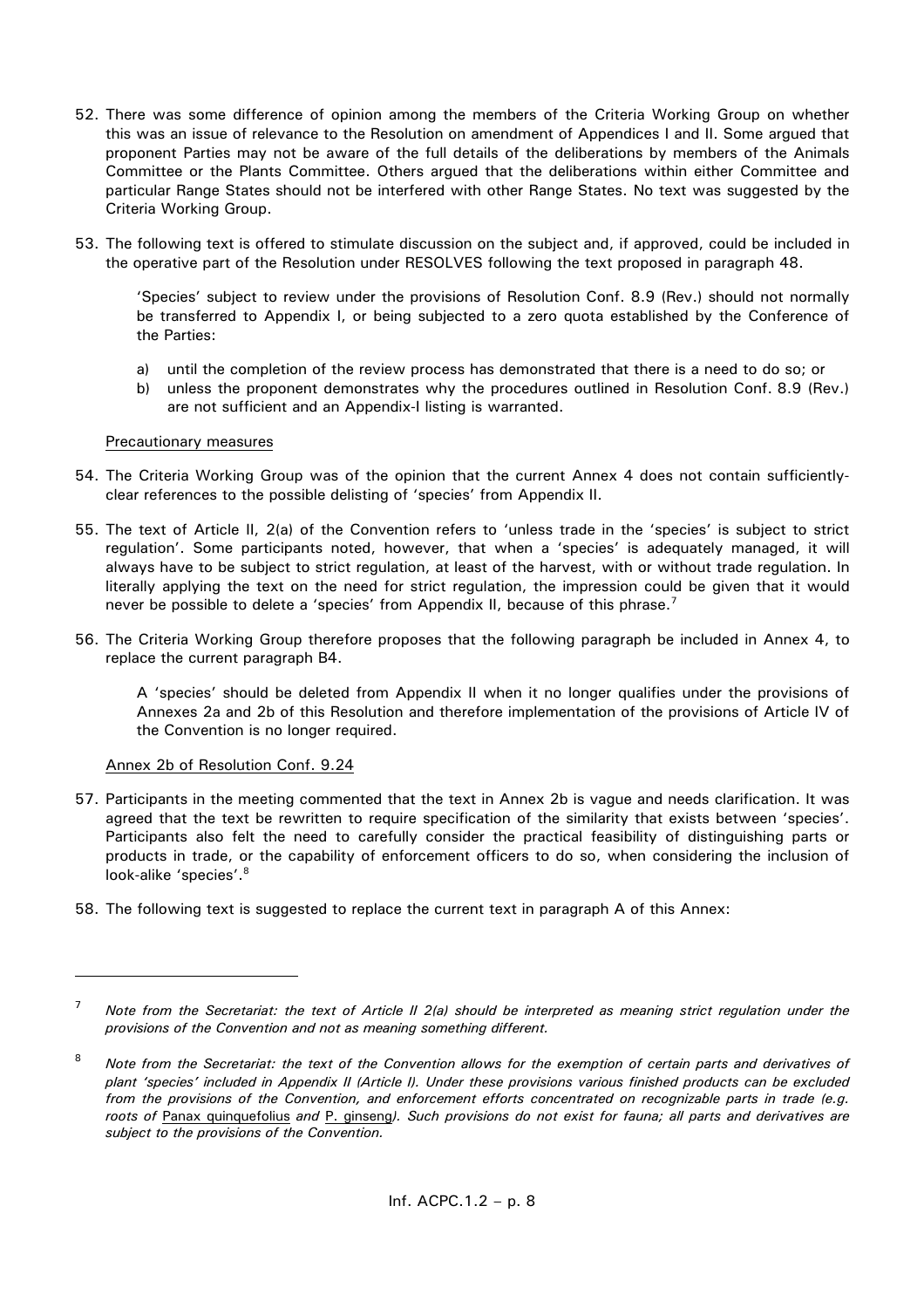The specimens of a 'species' in the form in which they are traded resemble specimens of a 'species' included in Appendix II under the provisions of Article II, paragraph 2(a), or in Appendix I, for which the proponent has demonstrated that a non-expert, using basic identification materials, is unlikely to be able to distinguish between them.

- 59. This formulation implies that a proponent asking for the inclusion of 'species' under the provisions of Article II, paragraph 2(b) (for look-alike reasons) should explain in reasonable detail why the specimens (in the sense of the CITES definition, thus including all parts and derivatives) can not be easily differentiated by a non-expert. Such an explanation will also provide the Conference of the Parties with a clear indication of possible enforcement problems and costs resulting from the adoption or non-adoption of the proposal.
- 60. The current paragraph B in this Annex would, if the text above was adopted, provide a mechanism by which it is not necessary to explain why these other 'species' should be included. The purpose of the listing could well be dealt with in the context of the proposed new text for paragraph A, thus making paragraph B redundant. It should therefore be deleted.

#### Annex 3 of Resolution Conf. 9.24

#### Split-listing

- 61. The Criteria Working Group noted that the current recommendation against split-listings was not justifiable, and that a new formulation should state more clearly the potential benefits as well as the potential disadvantages. Split-listings have been made by the Conference of the Parties as part of clearly-defined conservation programmes such as ranching of Nile crocodiles or the shearing of vicunas.
- 62. The Secretariat suggests the following new draft text.

Listing of a 'species' in more than one appendix should be avoided unless it relates to the downlisting of a population from Appendix I to Appendix II in accordance with the precautionary measures contained in paragraph A of Annex 4 to this Resolution.

When split-listing does occur, this should generally be on the basis of national or continental populations, and should not result in some populations being outside the Appendices.

63. The second and third paragraphs of the current text on split-listing can be maintained.

#### Higher taxa

- 64. No specific recommendations were made to amend this section, although issues related to higher taxonomic listings were briefly discussed in relation to other parts of this Resolution, in particular in relation to the look-alike problem. These issues have been taken care of under the proposed text for Annex 2b.
- 65. The current text on higher taxa only relates to how the taxa concerned should be included in the Appendices, and as such does not pose problems.
- 66. During the discussions, brief reference was also made to possible problems resulting from taxonomic changes, in particular at the level of genera or higher taxonomic units. The Resolution on standard nomenclature (Resolution Conf. 11.21) contains specific instructions to the Nomenclature Committee and others on how to deal with such changes in order to avoid undermining the original intent of the listing and 'species' are unwittingly included in or excluded from the Appendices. There is no need to include a reference to this in this Resolution.

#### Annex 4 of Resolution Conf. 9.24

67. In reviewing the text of the current Resolution, it was noted that wording referring to the need to "act, in case of doubt, in the interest of the conservation of the 'species'" was included in three places: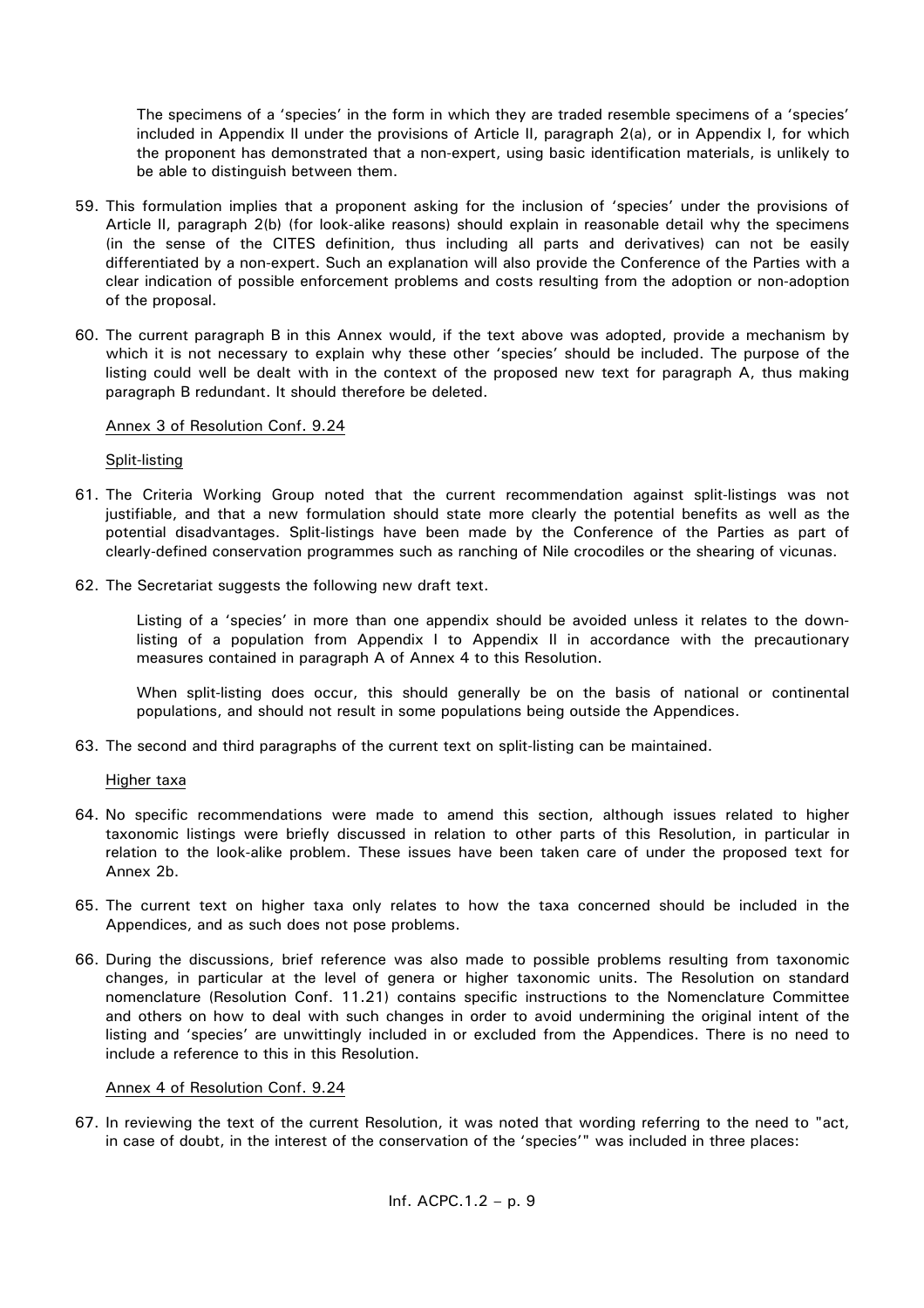- under the last RECOGNIZING in the preamble to this Resolution;
- under the first RESOLVES of the operative part; and
- in paragraph A of Annex 4.
- 68. The Criteria Working Group agreed that paragraph A in Annex 4 was redundant, and could therefore be deleted. This recommendation does not imply that the Criteria Working Group felt that this principle was not an important one.

#### Annex 5 of Resolution Conf. 9.24

- 69 The Criteria Working Group did not attempt to discuss the current definitions, because it was of the opinion that such a discussion could only be useful when, after consultations with Parties and discussions in the joint meeting of the Animals and Plants Committees, the terms which require new definitions become more apparent.
- 70. However, the Criteria Working Group agreed on including the new IUCN approach on decline (proposed to be called 'marked decline) as a guideline in the definition of it.
- 71. The texts in the box below, as well as the graphs, have been taken from a document prepared by IUCN (see Document CWG1-3.4) to illustrate the different types of decline. Further discussion is needed on how these various types of decline could be incorporated in Annex 5 of this resolution as guidelines to the Parties. For this reason the Criteria Working Group is seeking comments from the Parties on this approach.

*Figure 3. Different kinds of population decline used in the decline criterion. Each graph shows population size declining over time (black solid line) and the decline rate measured as number lost over the previous 10 years as a % of the starting number (grey solid line, indicated with an arrow). -t and +t represent the past and future points where assessment is made compared to the present, represented by a solid vertical line. (a) a constant number of individuals are lost in each time period; (b) a constant proportion of individuals are lost in each time period; (c) a declining proportion are lost in each time period; (d) an increasing proportion are lost in each time period.*



Figure 3(a) shows a population that is declining by a constant amount each year so that as it becomes smaller the decline rate increases. This might be the situation where over-exploitation, interspecific competition or predation led to population reduction, but the amount of extra mortality was constant, perhaps related to the size of the predator or competitor population. Here, past decline rates allow the species to qualify at Vulnerable (decline >20%), but future declines projected to continue on the same basis give an Endangered (>50%) categorisation. If declines continued, this population would soon qualify for Critically Endangered (>80% decline), before going Extinct.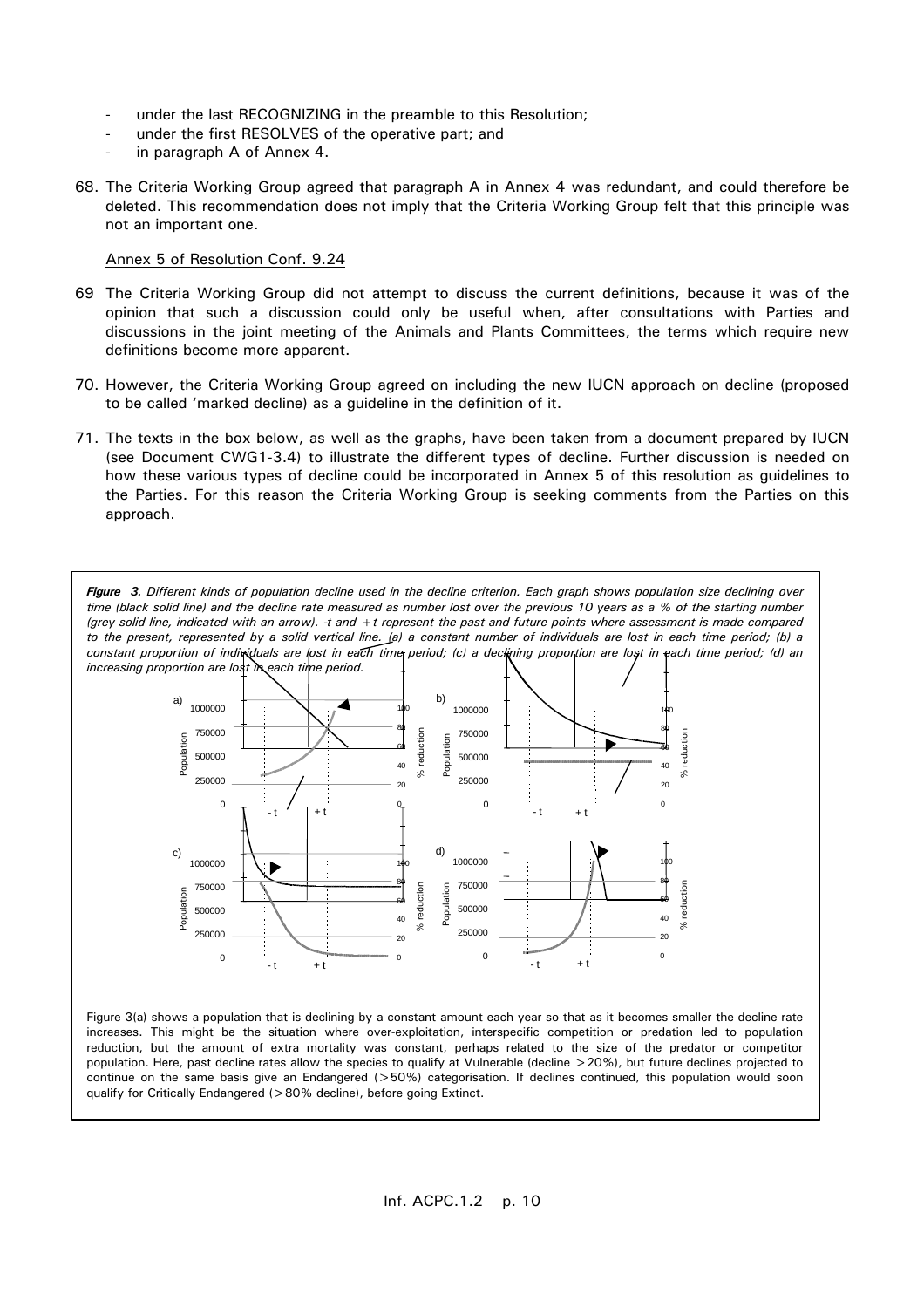In Figure 3(b) the extra mortality caused by the threat is a constant proportion of the population size (i.e. as the population size decreases the amount of extra mortality decreases proportionately and the decline rate is constant). This might be the case where the effects of exploitation, predation or competition are directly related to the abundance of the species. The population in Figure 3(b) always qualifies for Vulnerable, and will never quality for any higher threat category under decline criterion, until it goes Extinct. In practice, a species showing this pattern would qualify for higher threat categories under criteria B, C or D once the population size or the geographic range reached low enough levels to meet the thresholds in those categories.

The example in Figure 3(c) shows another case where the extra mortality declines over time, but here the decline rate is decreasing. This means that ultimately the extra mortality ceases altogether and the population can stabilise and may even recover. The decline rate progressively decreases so that the species that originally qualified as Critically Endangered moves through Endangered and Vulnerable until eventually it is non-threatened. This pattern is expected under a variety of situations most commonly this is the intention of managed harvesting programmes which reduce the population size until the density at which productivity is maximised is reached, the harvest is then stabilised at a sustainable level and there should be no further decline in population (Milner-Gulland & Mace, 1998).

Finally, Figure 3(d) shows the population depletion and decline rate for a population where the rate of decline is increasing exponentially over time. This situation is not unlikely, especially under habitat fragmentation and for species that provide consumer goods of high economic or social value where the value increases as the product becomes rarer or consumer tastes increase demand. In addition, increased decline with smaller populations might also be expected where inverse density dependence (known as Allee effects or depensation) is operating (Courchamp, CluttonBrock & Grenfell, 1999; Myers *et al*., 1995). In this situation the decline rate increases exponentially, so that in a very short space of time the species moves from non-threatened through Vulnerable, Endangered and Critically Endangered until it goes Extinct. In practice this pattern has been seen in populations of African elephants (*Loxodonta africana*) and black rhinoceros (*Diceros bicornis*) (Leader-Williams, Albon & Berry, 1990; Milner-Gulland & Beddington, 1993), although in these cases the rate of decline slows at very low population sizes so that the species may stabilise at a new but very low level, rather than go extinct.

The four simple kinds of decline dynamics discussed here are obviously a small subset of the possible patterns that might be seen in real cases, but they illustrate some more general points about the decline criterion. The array of plausible patterns of decline and the requirement to apply the criteria precautionarily mean that the choice of threshold values is a difficult balance between quantities that will detect species in decline well before they reach critically low levels and quantities that will often falsely list species that are nearing the end of a decline that is slowing and will soon cease.

#### Annex 6 of Resolution Conf. 9.24

- 72. The Criteria Working Group agreed that the format should be improved, to better track Annexes 1-5 of the listing criteria resolution. It was agreed that there is some information currently required in Annex 6 that is not really necessary, while there is other information that would allow Parties to better evaluate proposals submitted for their consideration. It was also agreed that a clearer format would benefit range countries wishing to submit proposals, particularly Parties that had never submitted proposals. A small working group of three members of the Criteria Working Group was established to draft the attached proposed revision of Annex 6. The CWG endorses submitting this proposed revision for the comments of the Parties and the consideration of the Joint meeting of the Animals and Plants Committee. Some key revisions include:
	- Requiring a proponent to clearly specify which of the criteria are met by the proposal, or which are no longer satisfied in the case of a removal from the Appendices or a transfer from Appendix I to II;
	- Requiring elaboration of annotations, pursuant to Resolution Conf. 11.20;
	- Providing for an overview/executive summary of the proposal;
	- Reorganizing the sections of the format to more closely follow the Annexes of the criteria resolution.
	- Reorganizing existing sections into a new section for status and trends, to include population size, population trends, population structure, geographic trends, and habitat trends.
	- Eliminating unnecessary or irrelevant items; and
	- Consolidating and eliminating redundancies;

#### Amendments related to Decisions or Resolutions adopted by the Conference of the Parties

73. The current resolution on ranching (Resolution Conf. 11.16) contains a separate section related to the submission of amendment proposals. Appropriate reference to this Resolution is made in Annex 4, current paragraph B2e), and there is no need for further amendments.